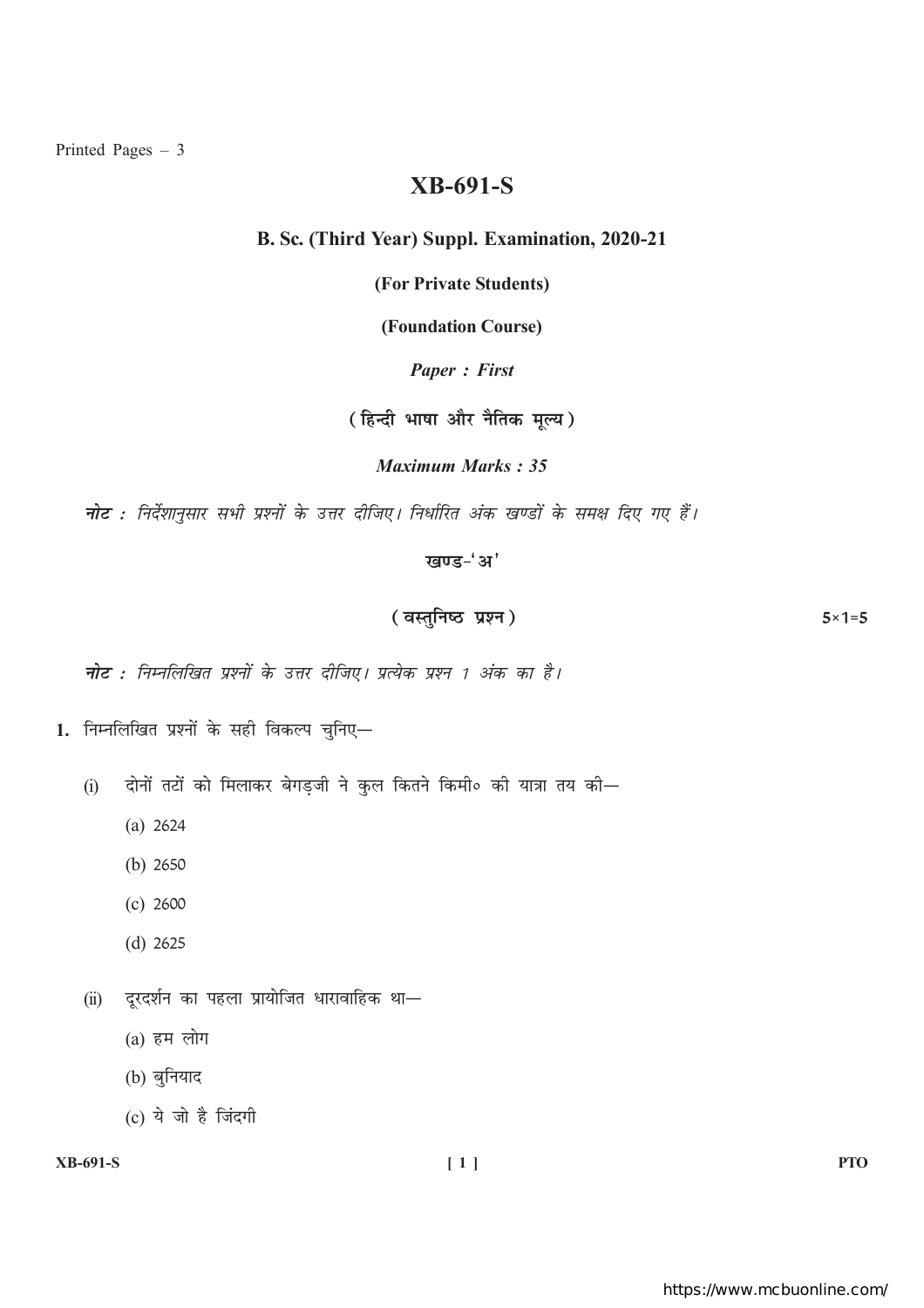$(d)$  नक्श

(iii) प्रारूप से आशय है-

- (a) पत्र की शैली
- (b) रूपरेखा
- (c) कार्यालयीन पत्र
- (d) अनुमोदित पत्र

(iv) स्रोत भाषा का अर्थ है-

- (a) जिस भाषा से अनुवाद किया जाता है
- (b) जिस भाषा में अनुवाद किया जाता है
- (c) लक्ष्य भाषा
- (d) इनमें से कोई नहीं
- (v) गांधीजी के अनुसार किस गुण के बिना मुक्ति नहीं मिलती है—
	- $(a)$  सत्य के बिना
	- (b) मंत्रजाप के बिना
	- (c) नम्रता के बिना
	- (d) भीतर छिपे हुए विकारों को जीतने के बिना

## खण्ड-'ब'

#### (लघु उत्तरीय प्रश्न)  $3 \times 4 = 12$

**नोट** : निम्न प्रश्नों के संक्षिप्त उत्तर दीजिए। प्रत्येक प्रश्न 4 अंकों का है।

2. फाग गायन किस अवसर पर गाया जाता है एवं कहाँ प्रचलित है?

### अथवा

मोरते क्या है? यह किस जगह प्रचलित है?

**XB-691-S** 

**PTO**